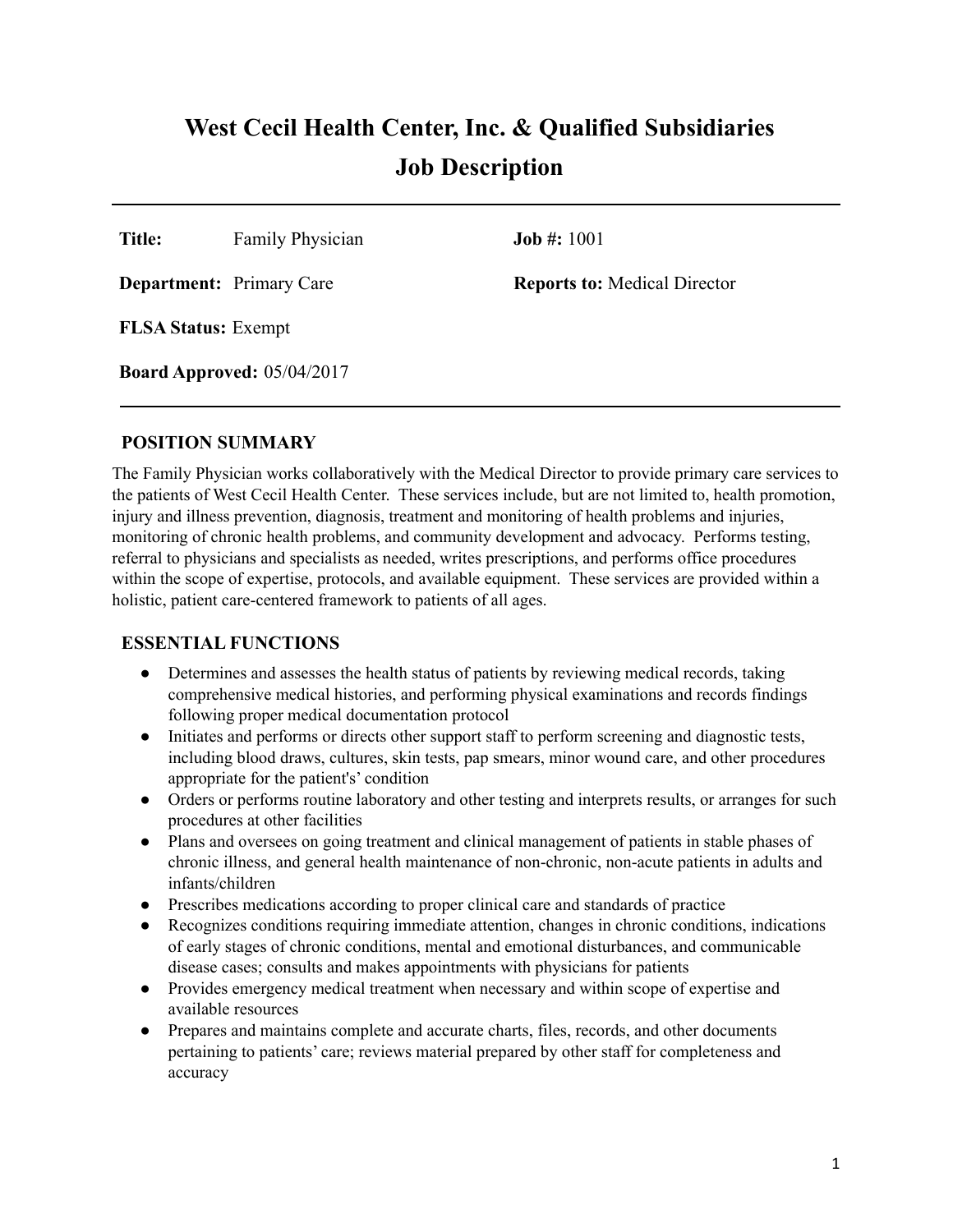- Attends, participates in, and contributes to in-services education, staff meetings, and training sessions to maintain and increase skills, and to teach others
- Other duties as assigned and as per CEO, Medical Director, and health center goals.

## **KEY COMPETENCIES**

- Practice-based Learning and Improvement: Show an ability to investigate and evaluate patient care practices, appraise and assimilate scientific evidence, and improve the practice of medicine.
- Patient Care and Procedural Skills: Provide care that is compassionate, appropriate, and effective treatment for health problems and to promote health.
- Systems-based Practice: Demonstrate awareness of and responsibility to the larger context and systems of health care. Be able to call on system resources to provide optimal care (e.g. coordinating care across sites or serving as the primary case manager when care involves multiple specialties, professions or sites).
- Medical Knowledge: Demonstrate knowledge about established and evolving biomedical, clinical, and cognate sciences and their application in patient care.
- Interpersonal and Communication Skills: Demonstrate skills that result in effective information exchange and teaming with patients, their families and professional associates (e.g. fostering a therapeutic relationship that is ethically sound, uses effective listening skills with non-verbal and verbal communication; working as both a team member and at times as a leader).
- Professionalism: Demonstrate a commitment to carrying out professional responsibilities, adherence to ethical principles and sensitivity to diverse patient populations.

#### **SUPERVISORY RESPONSIBILITY**

This position has no supervisory responsibilities.

## **POSITION TYPE AND EXPECTED HOURS OF WORK**

- This may be a full-time or part-time position.
- Days and hours of work will be scheduled in accordance with West Cecil Health Center's operating hours.
- After hours coverage on a rotating schedule to respond to patient calls for emergencies.

## **LOCATION/TRAVEL**

Located in West Cecil Health Center and/or its qualified subsidiaries. Travel is primarily local during the business day, although some out-of-the-area travel may be expected.

## **POSITION REQUIREMENTS**

#### *Education*

• Doctor of Medicine or Doctor of Osteopathy

#### *Preferred Education*

● Board certification by the ABMS or the AOA.